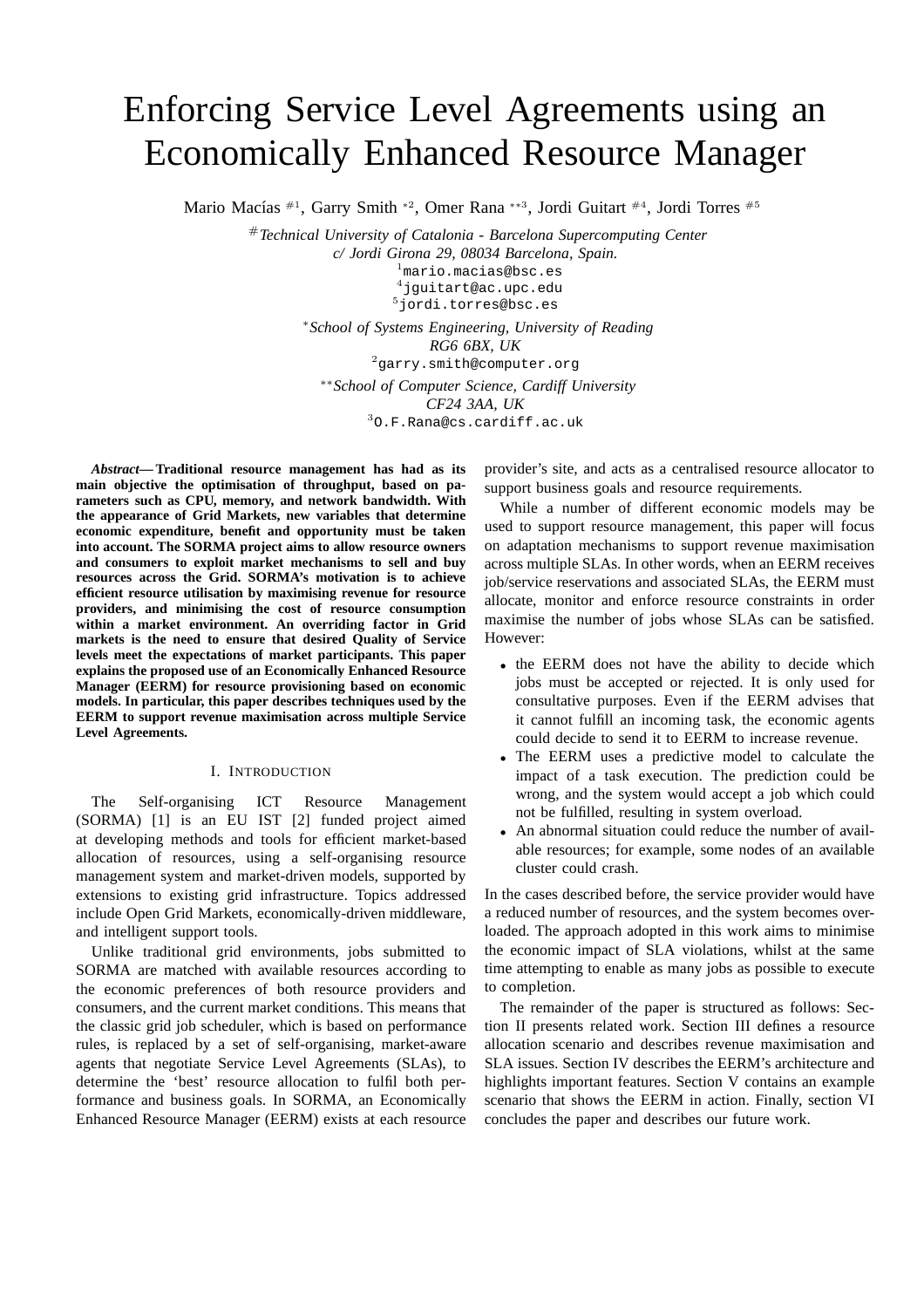## II. RELATED WORK

QoS has been explored in various contexts, such as for mobile devices [3] and multimedia applications [4]. Two types of QoS attributes can be distinguished: those based on quantitative, and qualitative resource characteristics. Qualitative characteristics refer to aspects such as service reliability and user satisfaction. Quantitative characteristics refer to aspects such as network latency, CPU performance, or storage capacity. Although qualitative characteristics are important, it is difficult to measure these objectively. Systems which are centered on the use of such measures utilise user feedback [5] to compare and relate measures to particular system components. Our focus is primarily on quantitative characteristics.

Sahai et al. [6] propose an SLA management entity to support QoS in the context of commercial grids. They envision the SLA management entity existing within the Open Grid Services Architecture (OGSA), with its own set of protocols for manageability and assurance; they also describe a language for SLA specification. Although an interesting approach, this work is still at a preliminary stage, and the general applicability of this work is not obvious.

The Service Negotiation and Acquisition Protocol (SNAP) [7] is a resource management model to negotiate resources in distributed systems such as grids. SNAP defines three types of SLAs that coordinate management across a desired resource set, and can be used to describe complex distributed service requirements. Resource interactions are mapped to well-defined, platform-independent, SLAs with the SNAP protocol managing resources across different administrative domains, via three types of SLAs: Task SLA (TSLA), Resource SLA (RSLA) and Bind SLA (BSLA). The TSLA describes the task that needs to be executed, and the RSLA describes the resources needed to accomplish this task. The BSLA provides an association between the resources from the RSLA and the application 'task' in the TSLA. The SNAP protocol requires the existence of a resource management entity that can provide guarantees on resource capability; for example, RSLA.

Keahey et al. [8] propose an architecture called Virtual Application Service (VAS) for managing QoS in computational grids. VAS is an extended grid service with additional interfaces for negotiation of QoS level and service demands. The key objective of VAS is to facilitate the execution of real-time services with specific deadline constraints. A client submits a request to VAS for advance or immediate reservation of a service; supplying only time constraints. Essentially, VAS is a deadline-bound system, and the client can only specify time constraints as a QoS metric; VAS requires the application to predict how long it will need to run. Subsequently, VAS computes the time needed for service execution, based on a prediction model and service metadata.

In our approach we make use of different allocation strategies to run user applications, based on whether they require a *Timedomain* or *Resource-domain* allocation strategy. For users who request a Time-domain allocation, 100% of the computational resources must be allocated to their jobs. Whereas VAS requires users to benchmark their applications by running them first on an unloaded CPU, we utilise the results of application execution times where a guaranteed service execution has been requested, and use these as a benchmark. Burchard et al. [9] also propose the use of SLAs to negotiate service execution parameters between resource managers. The SLA management is achieved via a Virtual Resource Manager (VRM). The VRM acts as a coordinator to aggregate SLAs negotiated with different sub-systems. Although the SLA management in this work is similar to our effort, the focus in our approach is on utilising the service paradigm, where the VRM is intended to integrate execution across a number of co-located clusters.

The General-purpose Architecture for Reservation and Allocation (GARA) [10] is the most commonly known framework to support QoS in the context of computational Grids. GARA allows users to specify end-to-end QoS requirements and provides advance reservations to various resources through a uniform interface. GARA's reservation is aimed at providing a guarantee that the client or application initiating the reservation will receive a specific QoS from the resource manager. Although GARA has gained popularity in the Grid community, it has limitations in coping with current application requirements and technologies, including: GARA is not OGSA-compliant; GARA does not support the concept of an agreement protocol to support the simultaneous allocation of resources; QoS monitoring and adaptation during the active QoS session is one of the most important and successful mechanisms to date in providing a quality guarantee [11], however, GARA does not provide adaptive functions to support this.

#### III. SCENARIO DEFINITION

Multiple economic enhancements exist that could be applied to resource management. In this paper we focus on only those related to revenue maximisation across multiple SLAs. However, an aim of our work is to provide a framework that will allow grid economists to define their own rules to achieve their particular goals. Therefore the content of this paper should be considered as a particular view of how the system behaves.

The **SLA Satisfaction Function** determines if, for a set of *n* resources  $R = \{R_1, R_2, \ldots, R_n\}$ , an SLA S can be fulfilled (results *true*) or will be violated (results *false*).

The **Multiple SLA Satisfaction Function** determines if, for a set of n resources  $R = \{R_1, R_2, \ldots, R_n\}$ , a set of m SLAs  $\{S_1, S_2, \ldots, S_m\}$  can all be fulfilled or if any SLA will be violated.

Consider the follwing scenario  $-$  a set of running jobs each with its own SLA, is assigned to a resource. Each time a new job/SLA pair arrives, the EERM must assign a portion of the resource bundle. There are two possible scenarios:

• There are enough free resources, so the Multiple SLA Satisfaction Function is *true*. In this case, it is trivial to allocate the incoming tasks to a suitable resource. This scenario will not be studied in this paper.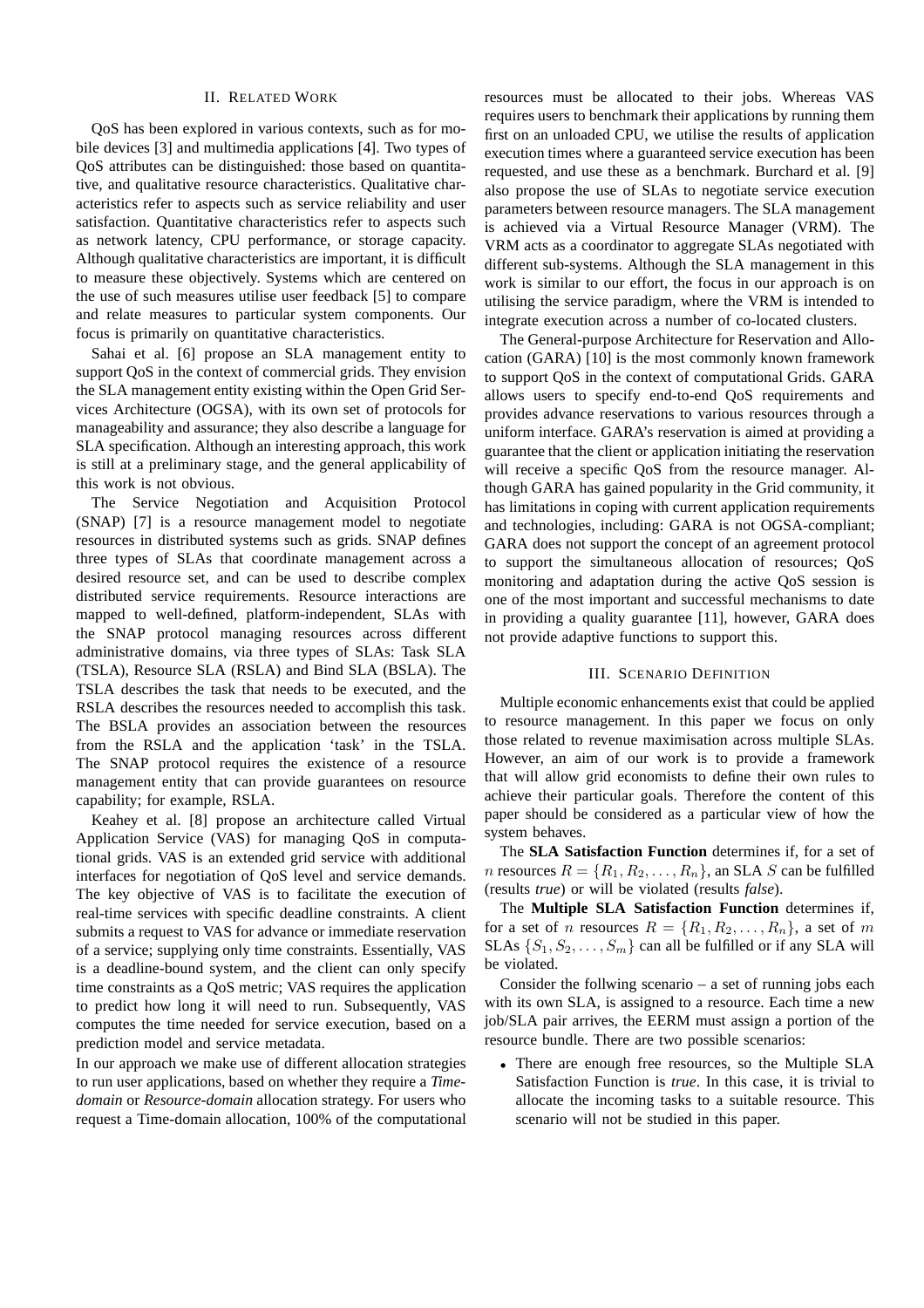• There are not enough resources (Multiple SLA Satisfaction function is *false*), implying that an intelligent resource re-allocation mechanism is required for maximising revenue and minimising SLA violation penalties.

## *A. Revenue Maximisation in Resource-Limited Providers*

The **revenue**  $Rev<sub>i</sub>$  is the amount of money that a client will pay if a provider fulfills the SLA  $S_i$ . The revenue is specified in the same SLA and usually has a fixed value. On the other hand, we define **penalty**  $Pen<sub>i</sub>$  as the amount of money that the provider must pay if the SLA  $S_i$  is violated. The penalty is also specified in the same SLA and can be a function with parameters specified as in section III-B.

The **gain**  $G(S_i)$  is the economic benefit that the provider obtains with the execution of a job whose SLA is  $S_i$ . It is defined as  $G(S_i) = Rev_i - Pen_i$  and it can be positive (provider earns money) or negative (SLA violation with high penalty costs).

In a pool of resources  $R$ , executing a set of SLAs  $S$  at concrete instant  $t$  we define the **punctual gain** as:

$$
\triangle G(t, R) = \sum_{i=1}^{m} G(S_i) = \sum_{i=1}^{m} Rev_i - \sum_{i=1}^{m} Pen_i
$$

which is the gain (or loss) obtained if the current jobs all execute and finish on the resources that were assigned at instance t.

When a new SLA  $S_i$  arrives and there are not enough resources, system overload will cause the provider to start violating SLAs. To avoid (or minimise) violation penalties and maximise revenue, we suggest two complementary solutions:

- Dynamic adaptation in terms of resource provisioning. Previous work [12] has demonstrated that we can increase both the throughput and the number of jobs completed, by dynamically adapting the share of available resources between the applications by a function of demand. This is feasible when several applications share a single multiprocessor platform (by assigning priorities and processors) or in virtualised environments [13], by dynamically assigning resources and priorities for each virtual machine).
- Task reallocation; finding a new resource assignation  $R'$ for each job i associated with the SLA  $S_i$ . The new gain will be defined as

$$
\triangle G'(t, R) = \sum_{i=1}^{m} G'(S_i) - M(S, R)
$$

where  $M(S, R)$  is the economic cost of migrating the current running jobs  $S$  within the resource bundle  $R$ . When reallocating tasks, the main challenge for the EERM will be to find the highest  $\triangle G'(t, R)$ , by predicting the new gain for each possible assignment of resources, and trying to minimise the cost of resource reallocation  $M(S, R)$ .

## *B. SLA Violation*

Monitoring SLA Violation begins once an SLA has been defined. A copy of the SLA must be maintained by both the client and the provider. It is necessary to distinguish between an 'agreement date' (agreeing on an SLA) and an 'effective date' (subsequently providing a service based on the Service Level Objectives (SLOs) that have been agreed). A request to invoke a service based on the SLOs (which are the SLA terms), for instance, may be undertaken at a time much later than when the SLOs were agreed. During provision it is necessary to determine whether the terms agreed in the SLA have been met. In this context, a monitoring infrastructure is used to identify the difference between the agreed upon SLO and the value that was actually delivered during provisioning. It is also necessary to define what constitutes a violation. Depending on the importance of the violated SLO and/or the consequences of the violation, the provider in breach may avoid dispatch or obtain a diminished monetary sanction from the client.

An SLA may be terminated in three situations: (i) when the service defined in the SLA has completed; (ii) when the time period over which the SLA has been agreed upon has expired; and (iii) when the provider is no-longer available after an SLA has been agreed (for instance, the provider's business has gone into liquidation). In all three cases, it is necessary for the SLA to be removed from both the client and the provider. Where an SLA was actually used to provision a service, it is necessary to determine whether any violations had occurred during provisioning. As indicated above, penalty clauses are also part of the SLA, and need to be agreed between the client and the provider.

One of the main issues that the provider and the consumer will have to agree during the SLA negotiation is the penalty scheme or the sanctioning policies. Since both the service provider and the client are ultimately businesses (rather than consumers), they are free to decide what kind of sanctions they will associate to the various types of SLA breaches, in accordance with the weight of the parameter that was not fulfilled. We define the following broad categories of violation:

- 'All-or-nothing' provisioning: provisioning of a service meets all the SLOs – i.e. all of the SLO constraints must be satisfied for a successful delivery of a service;
- 'Partial' provisioning: provisioning of a service meets some of the SLOs – i.e. some of the SLO constraints must be satisfied for a successful delivery of a service;
- 'Weighted Partial' provisioning: provision of a service meets SLOs that have a weighting greater than a threshold (identified by the client).

Monitoring can be used to detect whether an SLA has been violated. Typically such violations result in a complete failure – making SLA violations an 'all-or-nothing' process. In such an event a completely new SLA needs to be negotiated, possibly with another service provider, which requires additional effort on both the client and the service provider. Based on this all-or-nothing approach, it is necessary for the provider to satisfy all of the SLOs. This equates to a conjunction of SLO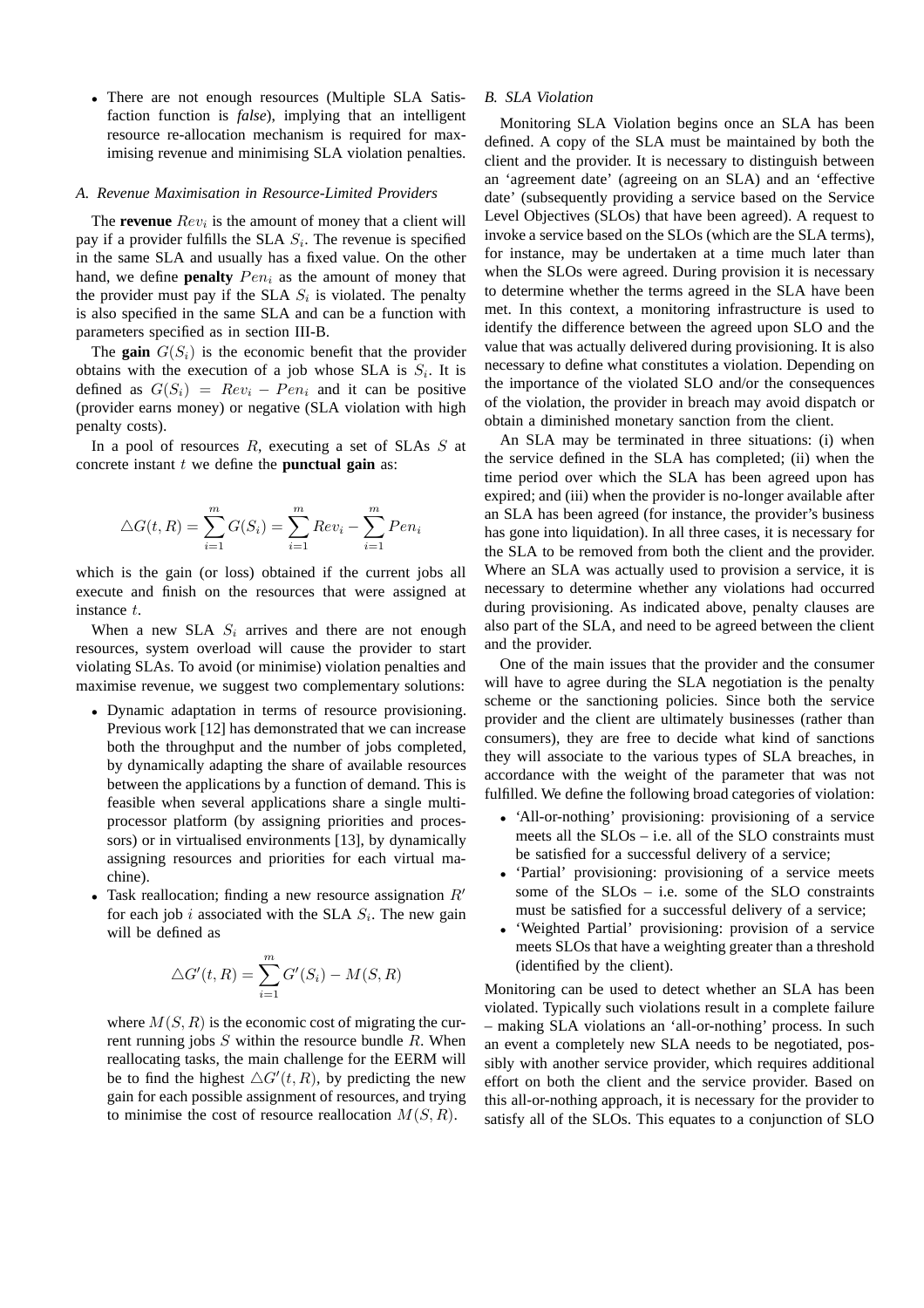terms. An SLA may contain several SLOs, where some SLOs (e.g. at least two CPUs) may be more important than others (e.g. more than 100 MBytes of hard disk space). During the SLA negotiation phase, the importance of the different SLOs may be established. Clients (and service providers) can then react differently according to the importance of the violated SLO. In the WS-Agreement specification [14], the importance of particular terms is captured through the use of a 'Business Value'.

Weighted metrics can also be used to provide a flexible and fair sanction mechanism, in case an SLA violation occurs. Thus, instead of terminating the SLA altogether it might be possible to re-negotiate, i.e. with the same service provider, the part of the SLA that is violated. Again, the more important the violated SLO, the more difficult (if not impossible) it will be to re-negotiate (part of) the SLA.

# IV. ECONOMICALLY ENHANCED RESOURCE MANAGER

The overall aim of the EERM is to isolate SORMA economic layers from the technical ones and orchestrate both economic and technical goals to achieve maximum economic profit and resource utilisation. The main goals of the EERM are:

- To combine technical and economic aspects of resource management.
- Perform resource price calculations, taking into account current market supply and demand, performance estimations and business policies.
- To strengthen the economic feasibility of the Grid.

To provide a general solution that supports different scenarios and business policies, the EERM should provide flexibility in defining user (administrator) configurable rule-based policies, to support:

Individual Rationality

An important requirement for a system is that it is individually rational on both sides, i.e. both providers and clients have to have a benefit from using the system. This is a requirement for the whole system, including features such as client classification or dynamic pricing.

Revenue Maximisation

A key characteristic for SORMA providers is revenue (utility) maximisation. The introduced mechanisms can indeed improve the utility of both provider and client.

Incentive Compatibility

Strategic behaviour of clients and providers can be prevented if a mechanism is incentive compatible. Incentive compatibility means that no other strategy results in a higher utility than reporting the true valuation.

## Efficiency

There are different types of efficiency. The first one considered here is that no participant can improve its utility without reducing the utility of another participant. The second efficiency criterion is allocative efficiency: i.e. the EERM must maximise the sum of individual utilities.

# *A. Architecture*

The EERM's architecture is shown in Figure 1. To place the EERM in the context of the SORMA framework, we have also shown the SORMA Grid Market Middleware (GMM) [15], which provides the mechanisms to interact with the SORMA market. Once resource usage has been agreed in the SORMA market, a contract is sent to the EERM over the GMM. The contract provides the EERM with input for resource allocation, task execution and SLA enforcement activities. The EERM is comprised of the following components (see Figure 1):



Fig. 1. EERM components

Economy Agent (EA)

The EA receives requests from SORMA market agents over the GMM. For each request, the EA checks whether the job is technically and economically feasible and calculates a price for the job based on the category of client (e.g. a preferred customer), resource status, economic policies, and predictions of future resource availability (provided by the Estimator Component). The EA interacts with the upper SORMA economic layers in the SLA negotiation process.

Estimator Component (EC)

The EC calculates the expected impact on the utilisation of the Grid and is based on Kounev, Nou, and Torres [16]. In short, the EC's task is to avoid performance loss due to resource overload [12].

System Performance Guard (SPG)

The SPG monitors resource performance and SLA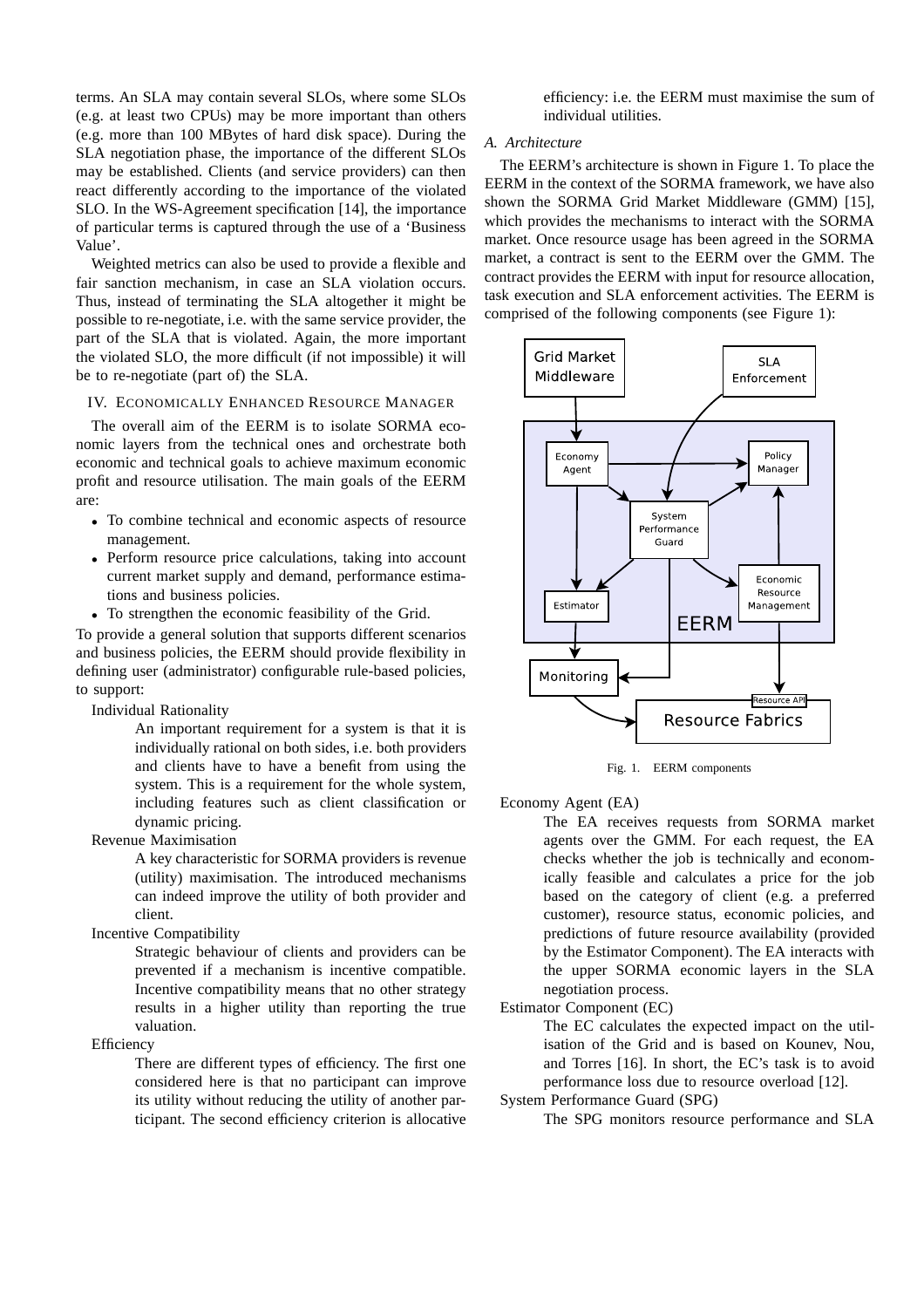violations. If there is a danger that one or more SLAs cannot be fulfilled, the SPG can take the decision of suspending, migrating or cancelling jobs to ensure the fulfilment of other, perhaps more important, SLAs with the aim of maximising overall revenue. Jobs can also be cancelled when additional capacity is required to fulfil commitments to preferred clients. The policies that dictate when to take action and which types of jobs should be killed, migrated or suspended are updated via the Policy Manager.

# Policy Manager (PM)

The PM stores and manages policies concerning client classification, job cancellation or suspension. Policies are formulated using the Semantic Web Rule Language (SWRL) [17]. The PM is an important part of the EERM in that it allows behaviour to be adapted at runtime. With the exception of the EC, all other EERM components use the PM to obtain policies that affect their decision making process.

Economic Resource Manager (ERM)

The ERM interacts with local resource managers and is responsible for ensuring an efficient use of local resources. The ERM is described in further detail in Section IV-B.

Resource Monitoring (RM)

The RM provides resource information for system and per-process monitoring. Resource information is used by the EC, SPG, ERM and SLA components. The RM is explained in further detail in Section IV-C.

# SLA Enforcement (SLAE)

The SLAE is tasked with monitoring SLA fulfillment. The SLAE uses monitoring data from the EERM and RM. When an SLA violation is detected, the SLAE takes reactive measures such as SLA re-negotiation or compensation retrieval based on SLA penalty clauses. This component is explained in further detail in Section IV-D.

#### *B. Economic Resource Manager (ERM)*

The ERM (Figure 2) is designed to interact with a range of execution platforms (e.g. Condor, Sun Grid Engine, Globus GRAM, or UNIX fork) and achieves this using Tycho [18] connectors that communicate over the network to Resource Agents (RA).

The RA translates XML messages from the ERM into messages understood by the underlying platform (e.g. Condor). In addition, RAs provide a consistent interface to the different underlying resource fabrics. This means that another platform can be adapted to SORMA by implementing an appropriate RA plug-in that performs translations to and from the underlying resource manager's native protocol. It is intended that access to the existing middleware be constrained by firewall rules, so that all interactions must go through the ERM. As a single point of access, the ERM can provide additional functionality that the underlying middleware may lack, for



Fig. 2. ERM implementation

example, by providing support for advanced reservations.

In the current prototype, resource agents include a plugin for launching JSDL [19] jobs using GridSAM [20]. The approach used to implement the ERM is complimented by a similar approach used for resource monitoring.

#### *C. Monitoring*

In order to enable SLA enforcement, an understanding of the current and recent state of the underlying resources is required. Resource availability and utilisation can be sampled periodically in a coarse-grained manner in order to provide a high-level understanding of general Quality of Service (QoS) indicators. At other times it may be appropriate to target particular and detailed attributes that reflect a given resources' ability to fulfil a particular action, e.g. the execution of a job. In addition notifications received from resources when a particular threshold has been exceeded can help to identify SLA violations. The EERM employs the GridRM [21] widearea distributed monitoring system to gather data required for SLA enforcement.

The GridRM design employs gateways for gathering data from a number of different types of resources that make up the Grid. Resources of interest can include all manner of networked devices, from a remote sensor or satellite feed through to a computational node or a communications link. The Gateway is used internally, to a Grid-enabled site (the local layer), to configure, manage and monitor internal resources, while providing controlled external access to resource information. The EERM is bound to its local GridRM Gateway using the Tycho distributed registry and messaging system (see figure 3). The EERM queries the gateway for real-time and historical resource data, and registers interest to receive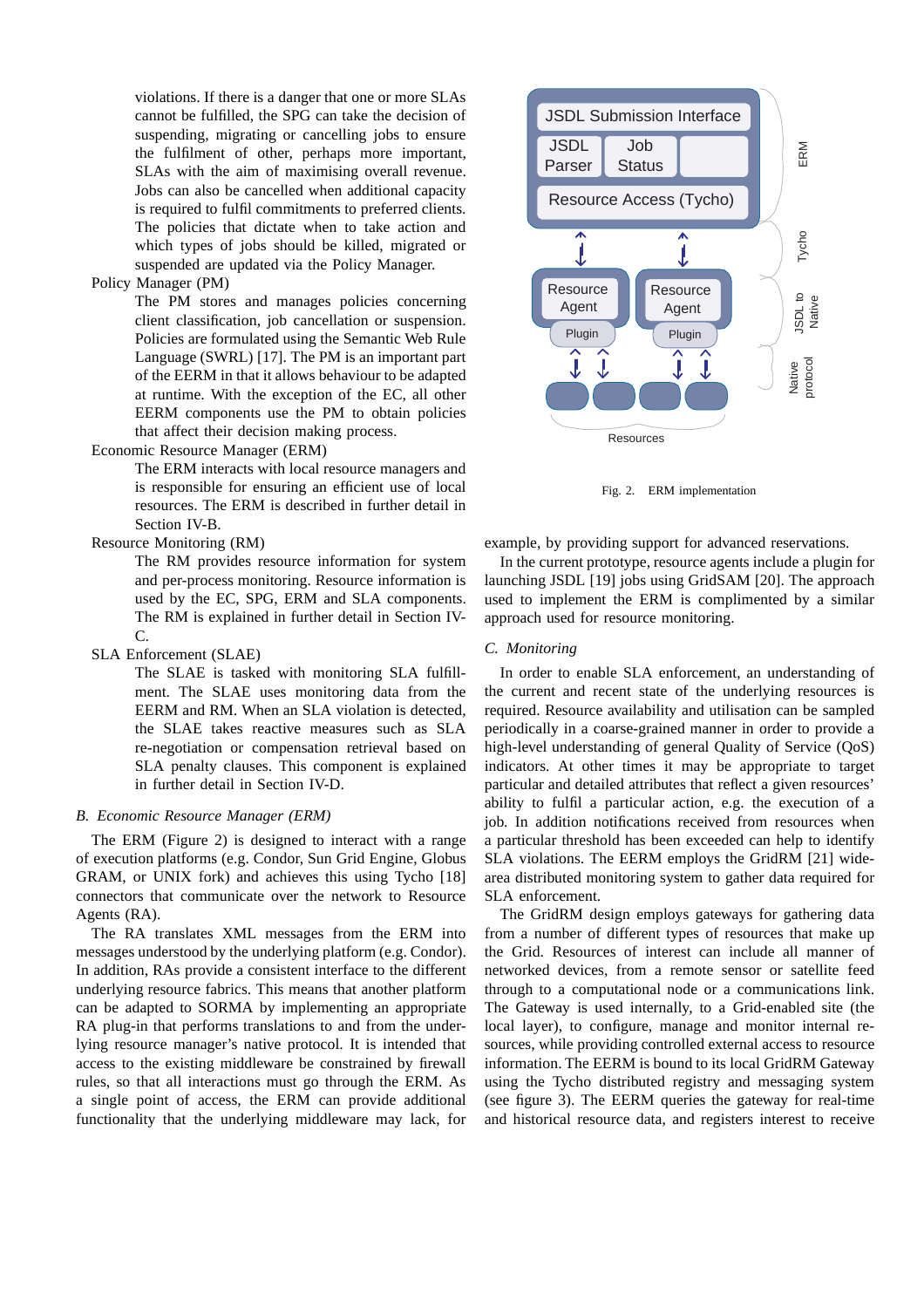different types of events that reflect changes in resource state (e.g. completion of a submitted job, system load greater than a specified threshold).

Resources may already provide legacy agents e.g. SNMP, Ganglia, /proc, Condor. As long as the Gateway is installed with a driver that supports the agents native protocol, then all resource data provided by the native agent can be retrieved. In cases where an existing agent is not installed, a proprietary agent can be used for information gathering. Using a native agent means that existing resources can be monitored with little or no modification. Alternatively, installation of the proprietary GridRM agent implies some administrative overhead for each resource, but can result in improved performance and lower intrusiveness when gathering data.

Resource heterogeneity (agent and platform type) is hidden from GridRM clients and hence the EERM; the Structured Query Language (SQL) [22] is used to formulate monitoring requests, and a SORMA-specific schema based on the GLUE Schema [23] is used to group data and format the results into a consistent form (semantically and in terms of the values returned from different agents). Currently the SORMA consortium have identified a number of core attributes that are used for monitoring resources, enforcing SLAs, advertising resources on the market and for match making purposes. The core attributes include:

- CPU (architecture, number of, speed),
- Operating System (type, kernel version, shared libraries),
- Memory (total/free physical/virtual),
- Disk (total/free, network/local),
- Per-process execution statistics (start stop times, CPU time, memory footprint, exit status).

The current set of core attributes are a starting point and will evolve over time, as the requirements for more complex SLA enforcement are understood.

As well as real-time information a need exists to capture historical data so that the SLA enforcement component can determine the likelihood of an SLA violation, based on past resource provision at a given site. The gateway can be instructed to query particular core attributes at a given frequency and store the results in its internal database. The consistent view of resource data provided by the GridRM gateway means that the SLA enforcement component is not exposed to resource heterogeneity and hence can focus on performing its core duties of SLA monitoring and enforcement.

### *D. SLA Enforcement*

The aim of the SLA enforcement component is to detect any SLA violation before it occurs, by evaluating the real time data about a provider to determine if a trend can be identified that fits in with a model that has shown, in the past using historical data, to result in a possible violation. Since each SLA would consist of several resource attributes, the monitoring data collection will be for a metric that would represent collected statistical information about the resource providers past and current resource provision.



Fig. 3. The GridRM Gateway and relationship to the EERM

It is important to note that the SLA enforcement is not just for the providers to meet their commitments, it has to be monitored to validate that the consumers have met the SLA. One of the most important aspects to monitor that are relevant to consumers is the possibility of overuse of the resources than that agreed in the SLAs.

The interaction between the EERM and the SLA Enforcement component is described in figure 4. The process begins when SLA Enforcement component receives a contract from SORMA Contract Management (the element which creates the contracts once a negotiation is agreed between providers and customers). After this, the SLA is created and sent to the EERM, which watches for its fulfillment. The EERM takes the economic data from SLA Enforcement and the performance data from Monitoring components to detect if an SLA is being violated, and performs a selective violation of SLAs to maximise the revenue.

On violation, the SLA Enforcement component detects this and generates a notification for the SORMA economic layers, in order to negotiate a new contract or give clients the possibility of searching for another provider.

#### V. EXAMPLE SCENARIO

To explain the operations of SLA fulfillment using the EERM, we have designed a simple conceptual scenario (see Figure 5): A resource provider wishes to sell the CPU time of four multi-processor machines. There are some free resources, and some running tasks whose revenues are specified in their SLAs. In order to simplify, there are two fixed economic parameters: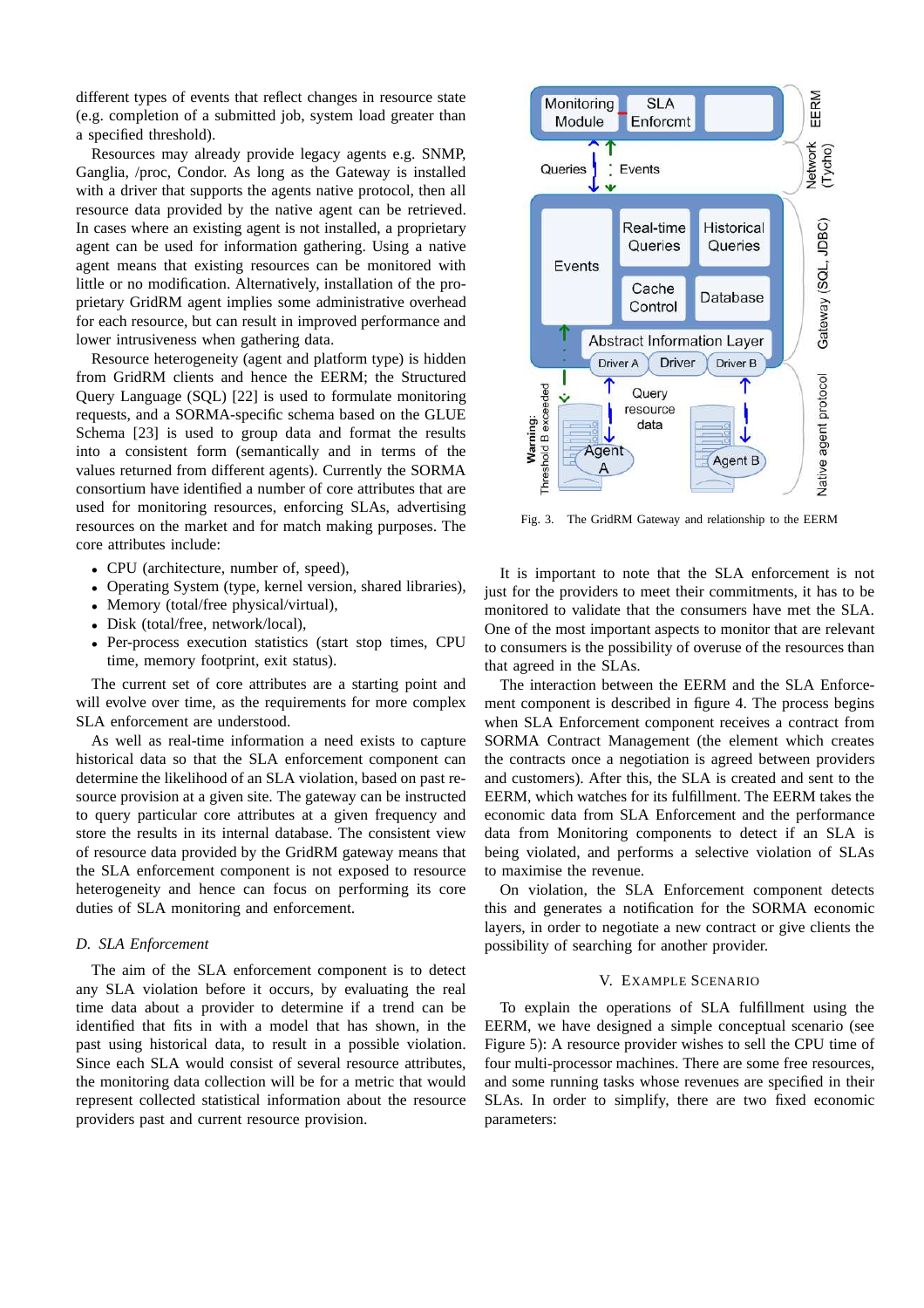

Fig. 4. SLA Enforcement and EERM components interaction



Fig. 5. Enforcement of SLA fulfillment example scenario

- Penalty for SLA violation: four currency units per violation, specified in each SLA.
- Task migration: one currency unit per migration; an indirect cost, calculated by the resource provider.

In the example scenario described in the upper schema of Figure 5, a new task arrives, and its SLA specifies a requirement for 4 CPUs and a revenue of 7. The incoming task does not fit in any resource, and therefore risks breaking the SLA. In response, the EERM could take three different actions:

1) Deny resource allocation for the incoming task. This is

a non-economic response and means that the EERM has fallen back to the same behaviour as traditional resource management systems. Because the SLA has been agreed previously, if this response is taken the incoming task SLA will be broken and the provider will have to pay a penalty of 4. Using the formulas proposed in section III-A, the provider obtains a punctual gain of:

$$
\triangle G(t, R) = \sum_{i=1}^{m} Rev_i - \sum_{i=1}^{m} Pen_i = 23 - 4 = 19
$$

2) Perform a selective SLA violation. In the middle schema of Figure 5, the EERM determines that the first task in R1 can be terminated due to the low revenue associated with that task. As a result the incoming task is now able to fit into R1. The punctual gain for the provider is:

$$
\triangle G'(t, R) = 29 - 4 =
$$
**25**

3) Reallocate resources. In this particular case, there are 4 free CPUs, but they are scattered across the resource bundle. Reallocating tasks to provide a single machine with 4 CPUs may be cheaper than breaking the SLA. For example, the lower schema of 5, shows task migration which results in a new punctual gain of:

$$
\triangle G'(t, R) = \sum_{i=1}^{m} G'(S_i) - M(S, R) = 30 - 2 = 28
$$

By applying economic enhancements into resource management, a provider can dramatically increase its revenue (47% in the example) by choosing the correct policy for SLA brokering or task reallocation. Determining the optimal solution for a given scenario will depend on penalty and reallocation costs as well as current resource availability.

## VI. CONCLUSIONS AND FUTURE WORK

The work reported in this paper is motivated by the need to extend traditional resource management with economic